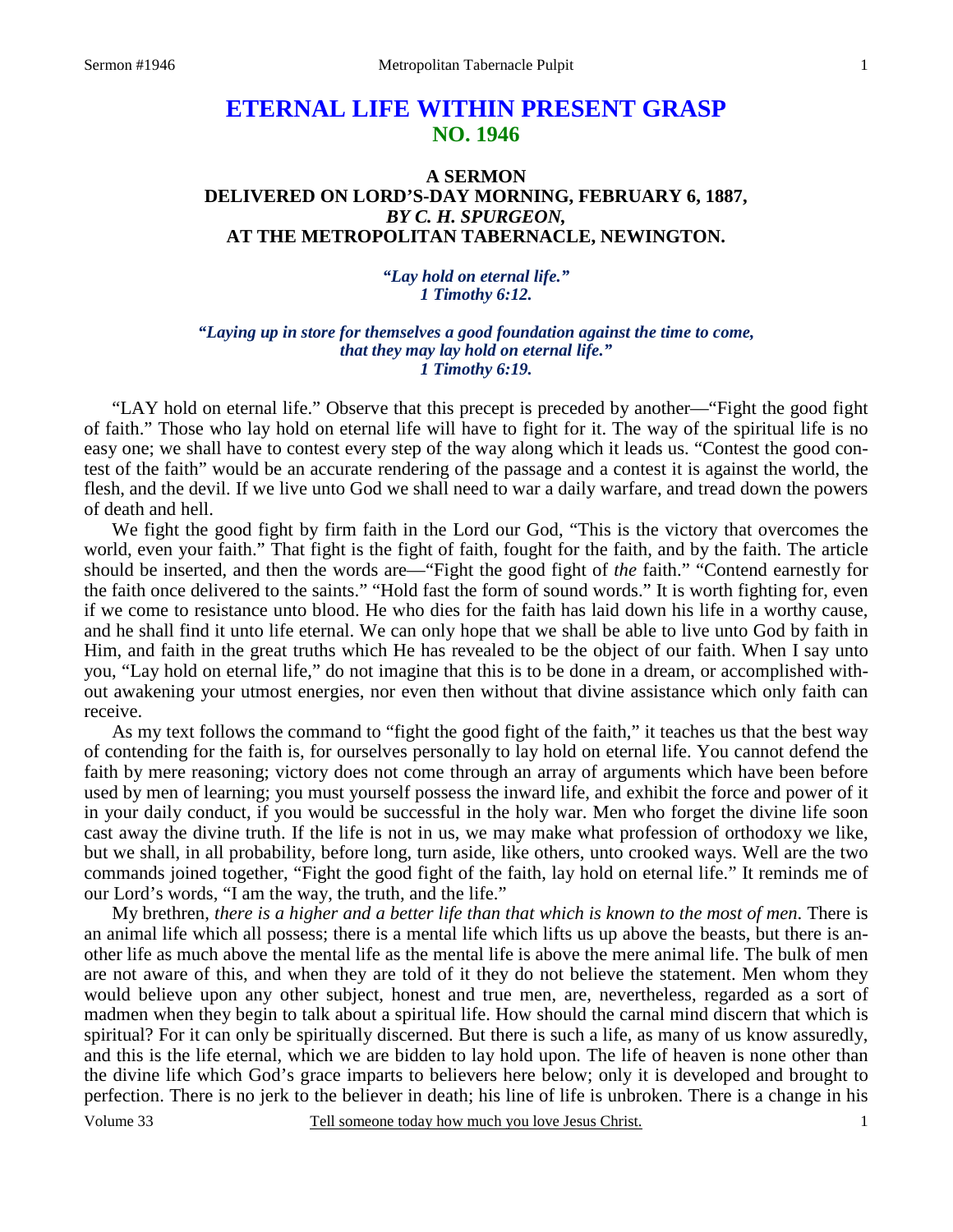condition, for he drops this mortal body and those tendencies to sin which cling to it, but the same life is in him, in the body or out of it, unclothed or clothed upon with his house which is from heaven. His life is the same day, only here it is the dawn, but in glory it is full moon. His life is one, and flows on like a river, widening and deepening until at last it swells into a sea of joyous, perfected life in heaven.

Dream not that any of you will ever obtain eternal life hereafter unless you receive it in this life. Unless you are partakers of it now*,* tremble for the consequences. Where death finds you eternity will leave you. Thus I read the Word of God, let others read as they may. The only laying hold on eternal life that can be practiced by us must be commenced now; it is now brought to light by Christ Jesus in the everlasting gospel, beware how you put it from you. Grip it now; lay hold of it now and hold on to it at all hazards. Do my expressions sound strange? Let me remind you of that exhortation of Holy Scripture— "Awake, you that sleep, and arise from the dead and Christ shall give you light." Once obtained, we may rest assured that this life will not be wrenched from us in the pangs of departure from the body, nor in the Day of Judgment, nor throughout eternity. "Lay hold on eternal life." I would dwell upon this precept, entreating the aid of the Holy Spirit that I may speak of this true life in a living and true manner.

**I.** "Lay hold on eternal life," that is, BELIEVE IN IT. You cannot lay hold on it unless you know it to be a reality. We do not lay hold on shadows, or fictions, or fancies, there must be something substantial and tangible for us to lay hold upon. It is needful, therefore, to begin by a realizing faith.

That we may believe in this life let me say that *Holy Scripture constantly describes men unrenewed by divine grace as being dead;* they are "dead in trespasses and sins." They "shall not see life, but the wrath of God abides on them." The natural life of fallen men, though it is cultivated to the highest degree, so that they become sages and philosophers, is nevertheless nothing better than death as compared with the inner life which is called eternal. The life which you possess today, if you are ungodly men, will be taken from you. How suddenly none of us can guess! In this very house we have lately had a solemn reminder of our mortality. But if God gives to you the new life, if there is infused into you the life divine, it is eternal, a living and incorruptible seed which abides forever. It is the life of Christ in you, the sap of the undying vine flowing into the branches. Without this heavenly quickening you are dead while you live, and as the tendency of death is to corruption, you will grow more and more sinful. Men who are dead in trespasses and sins by and by proceed to a further stage, and frequently become so corrupt that society itself cries out, "Bury my dead out of my sight." Without the quickening Spirit you will remain in spiritual death forever.

*The Scripture represents believers everywhere as possessing everlasting lif*e. "He that believes in Him has everlasting life." Our death in sin has passed away when we have believed in Christ. That first look of the spiritual eye is sure proof that we possess within us the life of God, and henceforth we are so linked with Jesus that because He lives we shall live also. "When Christ, who is our life, shall appear, then shall we also appear with Him in glory."

*This life is produced by the operation of the Holy Spirit within the heart*. The Lord Jesus said to Nicodemus, "Except a man is born of water and of the Spirit, he cannot enter into the kingdom of God." It is by the new life worked of the Spirit that we enter the kingdom. The infusion of the new life is the new birth, and the entrance into the kingdom. We are created anew in Christ Jesus, or, to use another expression, we are quickened and raised from among the dead. Beloved hearers, do you know this change by personal experience? I know that many here present have passed from death unto life, and I rejoice with them in Christ Jesus.

*What a difference this quickening has made to those who have received it!* What a marvelous life it is! It brings with it new perceptions, new emotions, new desires. It has new senses, there are new eyes, with which we see the invisible; new ears, with which we hear the voice of God, before inaudible. Then we have a new touch, with which we lay hold on divine truth; then we have a new taste, so that we "taste and see that the Lord is good." This new life ushers us into a new world, and gives us new relationships and new privileges. The Lord Jesus, who makes all things new, sits upon the throne of the soul, and is the center of new power and rule. Do you know this life? Some of us confidently bear witness of this life, but what does this avail to dead men? There is no change that can be comparable to that which is worked in men when they are quickened by the infusion of the divine life; it is as though the dead left their graves, and much more than that. The new life is a life of reconciliation, the possessor of it is at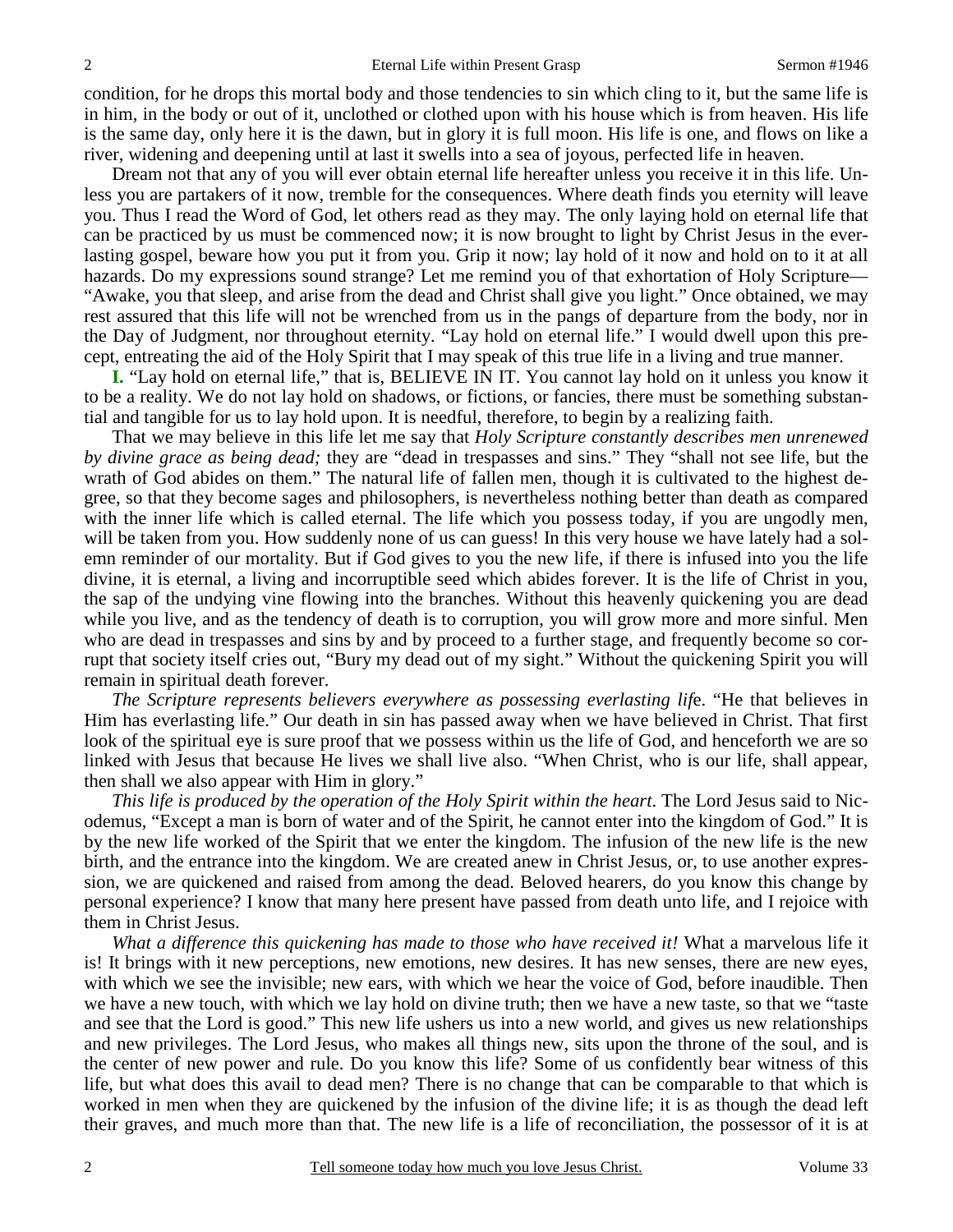peace with God. We are no longer enemies, but friends of God; no longer heirs of wrath, but children of the Most High. The spirit of adoption within us cries, "Abba, Father." We delight ourselves in God, who becomes the spring of all our joys, the light of our delights. This delight in God draws us nearer and nearer to him in communion and fellowship, and this fellowship with God begets a new character in us like that of God. We are changed into the image of Him in whom we live, and with whom we have communion. The new life has about it a spirituality, an elevation, and a purity which are never found anywhere else. Under its power the man loves the things which are akin to the life of God, and he enters into sympathy with God. The spiritual life has instinctive aspirations after holiness, even as the old natural life has desires after evil. It has new pains and new passions; new joys and griefs. A heavenly fire burns upon the altar of the renewed soul which will utterly consume all that is contrary to holiness. As our God is a consuming fire, so is the life of God within the soul of man, ultimately it will destroy, by the spirit of burning, all the accumulated mass of original and acquired sinfulness. Much of smoke may blind our eyes, and make us weep during the process, but the end is beyond measure to be desired. Do we know this life? Does God live in us? And are our bodies, temples of the Holy Spirit? If not, since the Lord lives, we can never see His face till we live. He is not the God of the dead, but of the living, and only those that live unto Him in Christ Jesus can be in communion with Him.

I scarcely need to tell you that this life is one of high enjoyment. Truly it is a life of battle and of strife against the old death, but the life itself, is as peaceable as it is pure. The spiritual life has in it all the elements of heaven. There is a fullness of joy about it, inasmuch as it brings us into communion with the Ever-blessed One. On high days and holy days some of us have said, as a dear sister said to me last Thursday night, "I am happy as God Himself can make me." We can say, "God, my exceeding joy." The Lord's visits fill us with such calm content and overflowing peace that we rejoice with joy unspeakable. Those who know this happiness may truthfully be said *to live,* but those who know it not have missed "the life which is life indeed."

I want you all to get this idea into your heads—I mean all of you who have not learned this fact as yet, there is a life superior to that of common men—a life eternal, to be enjoyed now and here*.* I want this idea to become a practical force with you. Stephenson got the notion of a steam engine into his brain, and the steam engine soon became an actual fact with him. Palissy, the potter, had his mind full of his art, and for it he sacrificed everything till he gained his end, so may you, by the teaching of the Holy Spirit, lay hold upon eternal life as being a blessed possibility, and may you be moved to seek it! There is an eternal life, there is a life of God in the soul of man, and I trust that you will each one resolve, "If it is to be had I will have it." Henceforth direct your thoughts and desires this way. When the heart begins to value this life and to sigh after it, it is not far from the kingdom. The quickening Spirit is moving upon the soul when it begins to be restless in its fallen estate, and feels a hunger after higher things. Oh that the Lord Himself would convince you this morning that the life spiritual and eternal is no fancy of enthusiasts, but a literal fact, a matter worthy of your very best consideration! In this way you will begin to "lay hold on eternal life."

**II.** But this is not enough; it is merely the doorstep of the subject. "Lay hold on eternal life," that is to say, POSSESS IT. Get it into your soul; be yourself alive. What am I saying? My brethren, this eternal life must come to you before you will come to it. The Holy Spirit must breathe upon you, or you will remain in your natural death. Behold, He sends me to cry, "You dry bones, live!" and therefore I dare to speak as I have done. Apart from a divine commission I dare not speak thus to you.

How is eternal life grasped? Well, *it is laid hold of by faith in Jesus Christ*. It is a very simple thing to trust the Lord Jesus Christ, and yet it is the only way of obtaining the eternal life. Jesus says, "He that believes in Me, though he were dead, yet shall he live; and whosoever lives and believes in Me shall never die. Do you believe this?" By faith we have done with self, and all the confidences that can ever grow out of self, and we rely upon the full atonement made by the Lord Jesus, whom God has set forth to be a propitiation, it is thus that we come to live. Faith and the new life go together, and can never be divided. God grant that we may all lay hold on eternal life by laying hold of God in Christ Jesus!

This life once laid hold upon *is exercised in holy acts*. From day to day we lay hold on eternal life by exercising ourselves unto godliness in deeds of holiness and loving-kindness. Let your life be love, for love is life. Let your life be one of prayer and praise, for these are the breath of the new life. We still live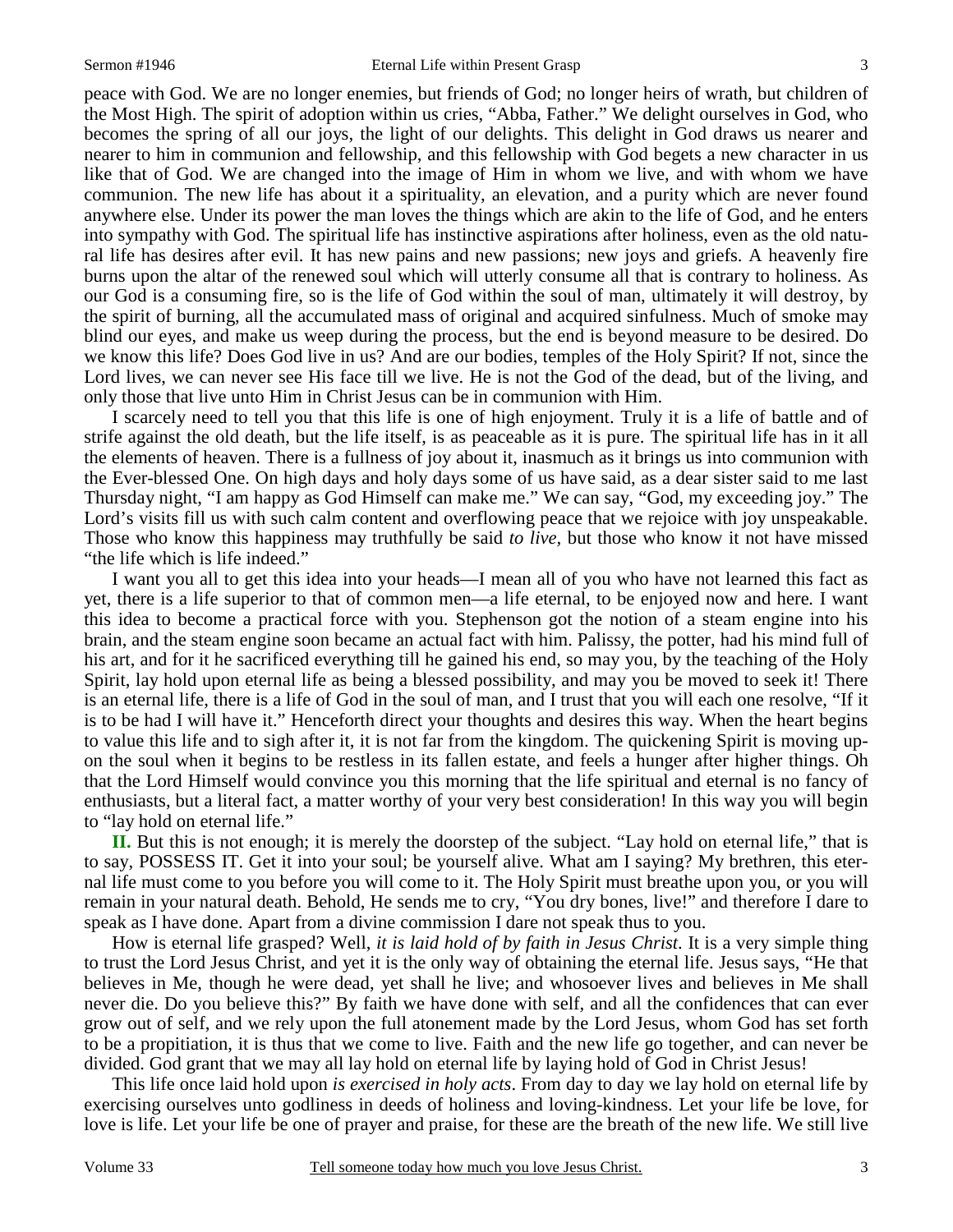the animal and mental life, but these must be the mere outer courts of our being; our innermost life must be spiritual, and be wholly consecrated to God. Henceforth let devotion be your breathing, faith your heartbeat, meditation your feeding, self-examination your washing, and holiness your walking. Let your best life be most thought of, and most exercised. Be not content to use your eyes, but practice your faith in God, neither be satisfied to exercise your limbs in moving your body, but in the power of the new life mount up with wings as eagles, run without weariness, walk without fainting. Lay hold on the eternal life by exercising it continually, and never allowing it to lie dormant.

In laying hold upon it, remember that it *is increased by growth*. Zealously grasp more and more of it. Do not be afraid of having too much spiritual life. Lay hold on it, for Christ has come not only that we may have life, but that we may have it more abundantly. My brethren, we are none of us what we might be, let us reach after something higher. "To him that has shall be given, and he shall have abundance," let us not forget this encouraging word of our Lord. You that have much life have the promise of more. We may covet earnestly this heavenly treasure. We are quickened, but perhaps our life is sickly, let us bask in the beams of the Sun of Righteousness, for He has healing beneath His wings. Let us lay hold of the fullest measures of eternal life, and go from strength to strength.

Remember that spiritual life is *enjoyed in the fullest sense in close communion with God*. "This is life eternal, to know You the only true God, and Jesus Christ, whom You have sent." "Acquaint now yourself with God, and be at peace." Do not think that those gates of heaven cut us off from God, for they are never shut, and we may enjoy daily fellowship with Him who reigns within. In heaven or on earth we are in the same Father's house, yes, we will dwell in the house of the Lord forever. We are not in heaven yet, but heaven may be in us. Men do not yet say of us, "He is with God," but we know that God is with us. Let us endeavor now to enjoy the life eternal by abiding in the love of Christ. Then do we live indeed when He sups with us, and we with Him. He being raised from the dead dies no more, and we being raised with Him, live with Him, and for Him, and like Him. This Christ-life in us comes to the front and pushes back the lower order of things. We cry no longer, "What shall we eat?" or, "What shall we drink?" or, "How shall we be clothed," but we cry, "Lord, what would You have me to do?" Oh, to say with Paul, "I am crucified with Christ; nevertheless I live; yet not I, but Christ lives in me: and the life which I now live in the flesh I live by the faith of the Son of God, who loved me and gave Himself for me"!

**III.** Thirdly, "Lay hold on eternal life." That is, WATCH OVER IT, guard it, and protect it. Most men will preserve their lives at any cost. Unless they are drunk or mad, they will do anything for dear life, "Skin for skin, yes, all that a man has will he give for his life." *Let every believer regard the life of God within him as being his most precious possession*, more valuable by far than the natural life. It would be wise to lay down a thousand natural lives, if we had them, in order to preserve the spiritual life. It is infinitely better to suffer than to sin, to lose property than purity. God has given us this priceless jewel; let us guard it as the apple of our eye. The other day we read in the newspapers of two persons in America being found dead from "starvation and cold," and we also read that each of these persons was possessed of a considerable sum of money. We say, "What fools!" Men with sums of money about their persons, or hidden away in their rooms, and yet suffering the ills of need till they actually die of hunger—what madness is this! Are those saner who injure and dwarf their spiritual life for the sake of intellectual pride, or carnal joy, or the esteem of men? Is not the spirit infinitely more precious than the body? Brethren, if we starve at all, let us starve our bodies, and not our spirits. If anything must be stunted, let it be the baser nature. Let us not live eagerly for this world, and languidly for the world to come. Having the Divine life within us, let us not neglect to feed it and supply its needs. Here is a man that gives up attendance at religious services in the week because he hungers to increase his business, he buys brass with gold. Another quits the place where he enjoys a gospel ministry to go at a larger salary to a place where his soul will be famished, he barters fine flour for husks. Another goes into all sorts of evil company, where he knows that his character is injured and his soul imperiled, and his excuse is that it pays. O sirs, is it so after all, that this eternal life which you profess to possess is of trifling value in your eyes? Then I protest before you that you do not possess it at all. How could you thus play the fool if the Lord had made you wise unto salvation? "Lay hold on eternal life," for this is the chief good, for the sake of which you may quit inferior things. "Seek you first the kingdom of God and His righteous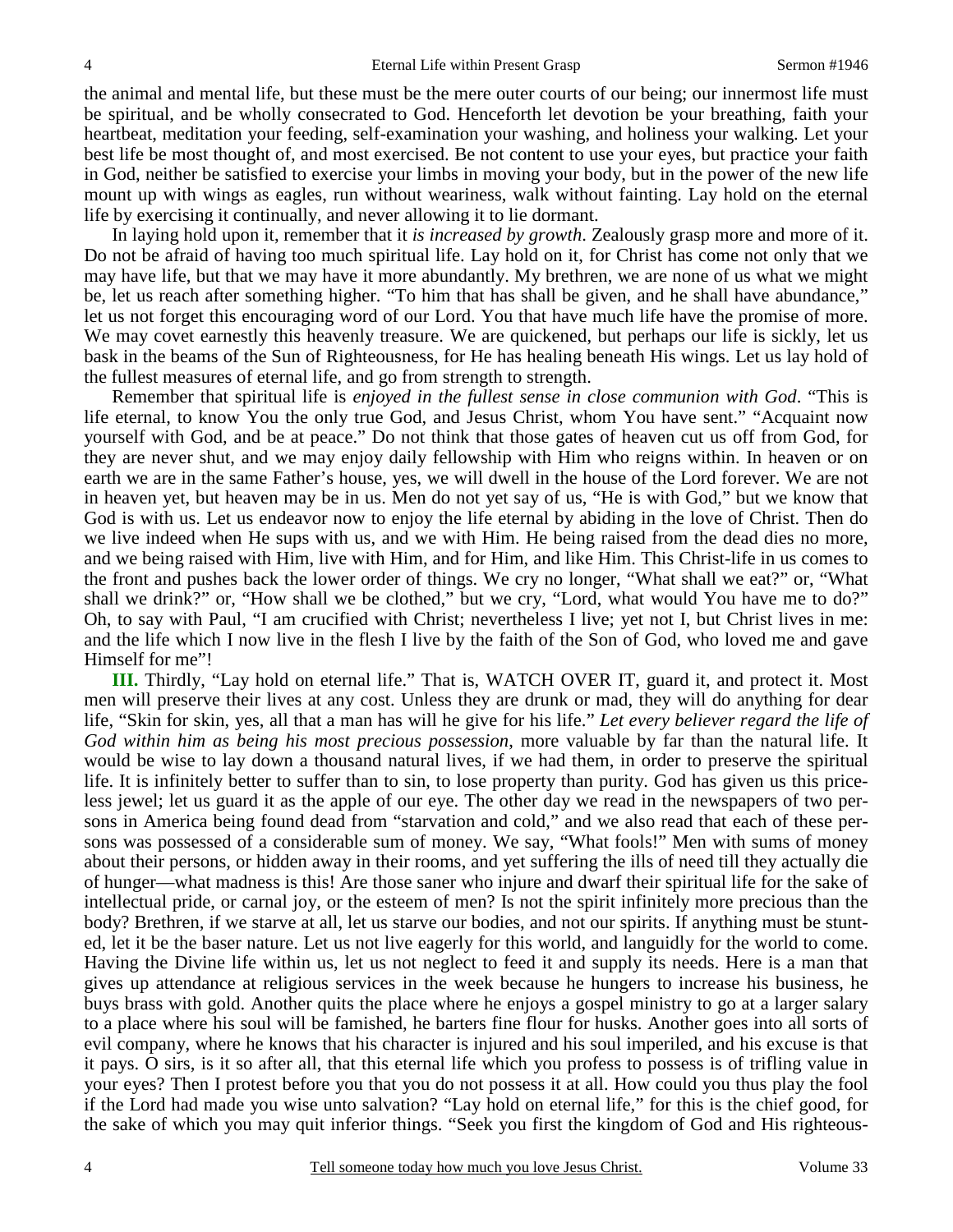ness; and all these things shall be added unto you." First and foremost, guard beyond everything your life, your real life, wearing ever "the armor of light," "the whole armor of God." Here is a sinking ship, and none can escape but those who can swim. One man grasps a life belt and puts it about him. Sensible man! Another carefully makes up his gold into a girdle and binds it about his waist. Madman! He is treating himself as cruel wretches treat a dog that they sink into the water with a stone about him. This last individual is the portrait of professing Christians who will be rich, and thereby drown themselves in perdition and destruction. See the ninth verse of the chapter before us. Hold you first and foremost onto eternal life, and guard it with all your power, as being yourself, your all.

To that end the apostle bade Timothy *flee from those things which are detrimental to that life*. "You, O man of God, flee these things." A man that is very careful of his life will not remain in a house where fever has been rife. He looks to the drains, and all other sanitary arrangements, and if these are hopelessly bad he quits the house. No measure of cheapness or convenience will make him risk his life. Have you heard of men in their senses who will hunt for dens of fever and cholera, and wantonly enter them? On the contrary, visitors are scared from a city or district by the mere rumor of cholera or other infectious disease. You who profess to be men of God must flee these things which are injurious to purity, to truth, to godliness, to communion with God, for these are detrimental to your best life.

Then the apostle tells Timothy to *seek after everything that would promote his eternal life*. He says, "Follow after righteousness, godliness, faith, love, patience, meekness," seek after that which will exercise and develop your highest life. Frequent those hills of holiness where the atmosphere is bracing for your new-born spirit. I notice how people who are sickly will leave their homes and journey far for health. Not only will they sojourn upon the sunny shores of the Mediterranean, but they will encounter the pitiless cold of the Alps in mid-winter at St. Maritz or Davoust in the hope of restoration. If physicians would only guarantee prolongation of life, men would immigrate to inhospitable Siberia or banish themselves to Greenland's icy mountains. Men will do anything for life. Shall we not be eager to do all that we can to foster our spiritual life? Christian people, do nothing that will damage your heaven-born lives. Act in this according to the highest prudence.

God help us to lay hold on eternal life, and to that end *above all things lay hold on Christ!* We only live in Him, He is our life. To be divided from Christ is as surely death to us as it would be death to the body to be separated from the head. Make Jesus the Alpha and the Omega of your existence, for without Him you can do nothing, nor even live. "This is the true God and eternal life." To believe in Jesus is to live, to love Him much is to have life more abundantly. Cling to Jesus. Rest in the Lord, for He is our peace. Dwell on Calvary. Live between the first and second comings of the Lord. Lay hold on eternal life as a drowning man lays hold upon a mast, and will not relax his grasp. It is not a vain thing for you, for it is your life. "He that has the Son has life; and he that has not the Son of God, has not life," let us therefore steadfastly abide in the Son of God, and so know that we have eternal life.

**IV.** But now, fourthly (and with the same brevity) "Lay hold on eternal life," that is, FULFILL IT. Labor, that the time of your sojourning here shall be occupied, not with this poor, dying existence, but with the eternal life. *Fulfill the higher and the eternal life in every position of society*. The chapter opens with advice to servants, who then were slaves. Their earthly life was wretched indeed, but the apostle bids them live, not for this present life, but for the eternal life. Inasmuch as they could glorify God by continuing to bear the yoke, and would not glorify Him by rising in insurrection against their masters, he bade them remain in their position until better times might come. He would have them by divine grace fulfill the relationship in which they found themselves. Christianity is the deadly foe of slavery, but it took time to destroy it, and meanwhile believing slaves were bidden to glorify God in their station. And this is what the gospel says to every one of us: Honor your station by glorifying God in it. When the famous Spartan warrior Brasidas complained that Sparta was so small a state, his mother replied to him, "My son, Sparta has fallen to your lot, and it is your duty to adorn it." Christian man, adorn the doctrine of God, your Savior, in all things. Wherever you are found endeavor in that place to live out eternal life. Be not so anxious to change your position as to use it for eternal purposes. Are you a preacher? Seek not popularity by pleasing the times, but seek honor by pleasing God. Are you a master? Seek not to use your position to please self, but to bless your day and generation. Are you a servant? Be not perpetually lamenting because of your hard work and scant wage, but let all men see what grace can do. The eternal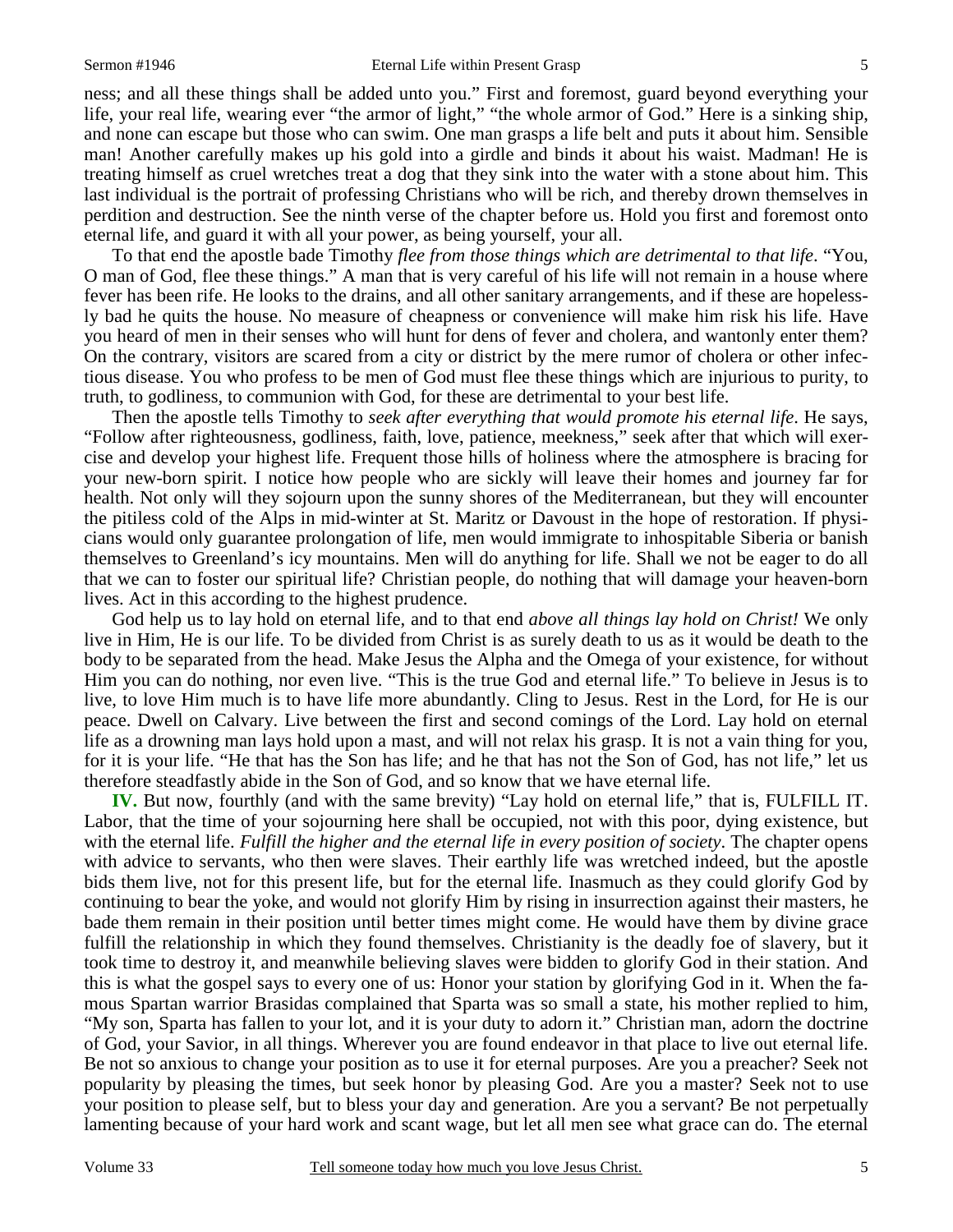life should gild the lower life as the sun lights up the landscape. It is a sad pity when we let the lower life rise above us! Shall the horse ride the man? Shall the bullock drive the farmer? Let the position be bettered, if it may be, but if this cannot be improved, be you yourself, improved, and a greater thing is done. Live not for time, but for eternity. What if I am a servant, yet I am the Lord's freeman, let me live as such. What if I am poor, yet I am rich towards God, and let me enjoy my portion. Lay hold on eternal life all the more eagerly if in this temporal life you have little to lay hold on.

Fulfill this better life, also, by *leaving alone those questions which would swallow up the hour*. See how Paul destroys these devourers—"Questions and strifes of words, whereof comes envy, strife, railings, evil surmising, perverse disputes of men of corrupt minds, and destitute of the truth, supposing that gain is godliness: from such withdraw yourself." He speaks in the end of the epistle of "profane and vain babblings, and oppositions of science falsely so called." We are overdone with these canker worms at this hour. Brethren, you can go and interfere in all the controversies of the day if you like, but beware of the consequences. You can be a party politician if you like, or you can be a man of culture, loving speculation better than revelation, if you think fit, but, if you take my advice, you will do nothing of the sort, but "lay hold on eternal life." I like that expression of Mr. Wesley's preachers, when they were asked to interfere in this or that political struggle, they replied, "Our work is to win souls, and we give ourselves to it." Oh that churches, would listen to this just now! They are going in for amusements, and the church is vying with the theater. Oh that we would lay hold on eternal life, and seek the salvation of men. Eternal life in our churches would soon cast out the rubbish which is now defiling them. Jesus in the churches would purify the temple of the puppets, as once He cleansed it of the traders. We need to receive anew this conviction, that our one great business here below is to lay hold on eternal life, first making our own calling and election sure, and then seeking to bring others to Christ. Other questions compared with this are mere debates as to tweedledum and tweedledee. Let the potsherds strive with the potsherds of the earth until they break each other in their anger, but we strive only for the kingdom of heaven which lies not in trivial things. It is ours to lay hold upon eternal life, as for the rest the will of the Lord be done!

Further, the apostle bids us *do this so as to surmount the temptations of selfishness*. He warns us that "they that will be rich fall into temptation and a snare, and into many foolish and hurtful lusts, which drown men in destruction and perdition. For the love of money is the root of all evil: which while some coveted after, they have erred from the faith, and pierced themselves through with many sorrows." He whose life's object is to accumulate money is not a Christian. No man can serve two masters, and if Mammon is his master Christ is not his Master. To prosper in business with the sincere desire of using everything for the honor and glory of God is laudable and proper, but to make this the end rather than the means is a horrible prostitution and debasement of our energies. To live for this world is to be dead to the world to come. The apostle bids us "lay hold on eternal life" rather than on this life; to gain riches of grace rather than riches of gold. Furthermore, he has a word for us if we become rich—for he supposes that such a thing may be, and that it did happen in his own day. He says—"Charge them that are rich in this world, that they be not high-minded, nor trust in uncertain riches, but in the living God, who gives us richly all things to enjoy; that they do good, that they be rich in good works, ready to distribute, willing to communicate; laying up in store for themselves a good foundation against the time to come, that they may lay hold on eternal life." As the alchemist was said to transmute brass and copper into gold (though he did no such thing), so there is a real alchemy which can sublime gold and silver into everlasting treasure. These talents are not to be despised, but put out to interest for the Lord. They can be laid by where no rust does corrupt, and where thieves do not break through and steal; they can be traded with in a heavenly market, and turned to everlasting gains. We can use them for helping on the work of the Lord, and by distribution to the poor and needy. I would that all men at this hour abounded in almsgiving, but specially those who are followers of the loving Jesus. Regard your transactions from the standpoint of eternity. Weigh what you do, not as it may be thought of by men of the world, but as it will be judged by yourself when you behold in the heavenly country the face of Him you love. I do not want you to have to say when you come to die, "I have had large possessions, but I have been a bad steward. I have had a competence, and I have wasted my Master's goods. All I have done with my wealth was to furnish my house well, perhaps to buy expensive pictures, and to allow myself luxuries which did me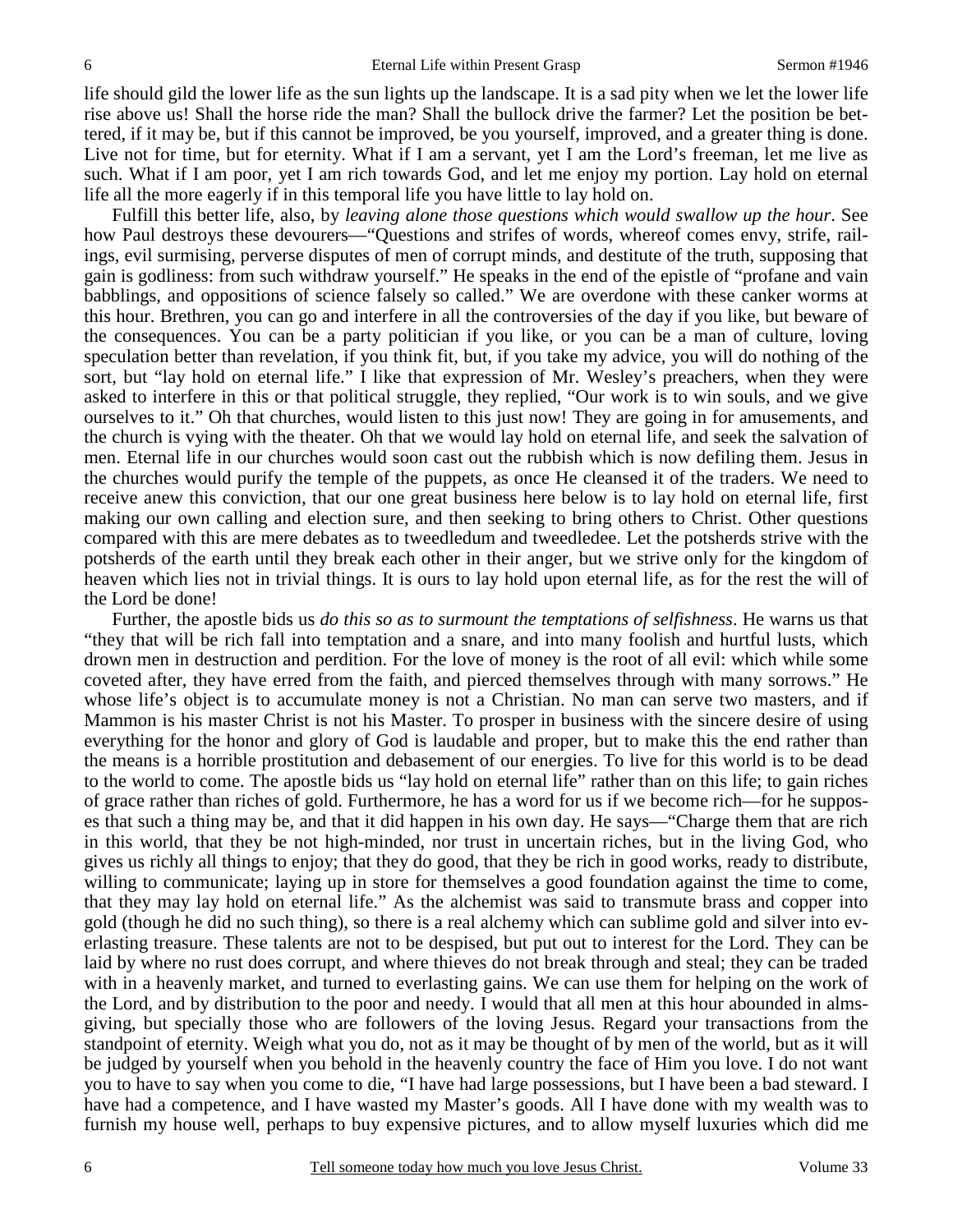more harm than good." I hope, on the contrary, you will have to say, "I am saved by grace alone, but that grace enabled me to consecrate my substance, and put it to the best uses. I can render up my stewardship without fear. I did not live for the fleeting life which is now over, but for the life everlasting." Brethren, some men spend so much upon themselves, and so little for the Lord, that they seem to me to eat the apple and give Christ the parings; they hoard up the flour and give the Lord a little of the bran. Happy man who can carry out in life what he has dared to say in song—

> *"All that I am, and all I have, Shall be forever Yours; Whatever my duty bids me give, My cheerful hands resign. Yet if I might make some reserve, And duty did not call, I love my God with zeal so great, That I should give Him all."*

The apostle means when he says, "lay hold on eternal life," get beyond today and tomorrow, leap out of this month, and this year; live for the future, for eternity. Live not as insects that die in a day, but as men that live forever. This life is as a prick made on paper by a pin, it is too small a thing to compare with the everlasting future. The forever, whether of misery or bliss, dwarfs this life to nothing.

Once more, let me say, the apostle urges us to fulfill the higher life by sundry arguments. He says, "Whereunto you are also called." Sovereign grace has called us to eternal life; we are elect according to the foreknowledge of God from among men, in order that we may live unto Him. We are bound to make eternal life our first and last consideration, for God has called us thereto. Be not false to the call. If you are a minister or deacon you have an official call. Be not unmindful of it, but live up to your high calling. The apostle adds, "And has professed a good profession before many witnesses." Many of you did this in your baptism, when as believers you were buried with Christ "by baptism into death: that like as Christ was raised up from the dead by the glory of the Father, even so we also should walk in newness of life." In that sacred act you professed that the old nature was there and then to be regarded as buried and you would live for Christ and like Christ. Oh, be not false to your solemn vows, but lay hold on eternal life, and not upon the miserable wretchedness of the passing hour! Then the apostle sets before us the great example, "I charge you in the sight of God, who quickens all things, and before Christ Jesus, who before Pontius Pilate witnessed a good confession; that you keep this commandment." Christ sacrificed everything for us. He gave *Himself* for us. He laid hold on things eternal; as for anything here below, He let it slip by for our sakes. Eternity was always pressing upon the heart of Christ, for the joy that was set before Him, He endured the cross, despising the shame. Therefore, if you are a Christian, professing to follow Christ, lay hold on eternal life, and let this fill your grasp.

**V.** Last of all, and I have done, *EXPECT* ETERNAL LIFE. By the two hands of faith and hope lay hold on eternal life as the great reward of the righteous. Look for the crown of life which fades not away. The time comes when this mortal life shall be utterly swallowed up in eternal life. Let me suggest to you, my beloved brothers and sisters that we *think much about the life to come*. We shall soon be there in the endless home, let us send our thoughts there like couriers in advance. Let the harps of angels ring out their music to our listening ears; let the songs of the redeemed awaken us to unite with them in the praises of our Lord. You will soon be there; anticipate the joy. Put on your white robes by faith, and even if a little imagination should come to the aid of faith it will do no harm. Your heads will soon wear the crown—the crown which you will delight to cast at Jesus' feet. Today you know the straits of poverty, but you are going where the streets are paved with transparent gold. You now know the aches and pains of this frail flesh, but you are going where perpetual youth and vigor shall cause all pain to flee away. You are passing quickly along the journey; think much of that journey's end. Remember the rest which remains, the perfection which is promised, the victory which is secured, the communion which is provided, the glory which is dawning. "His servants shall serve Him, and they shall see His face." Think much of your home; every good child will do so.

When you think of it and your heart grows warm with the thought; then *count it very near*. Suppose you are to live a comparatively long life, yet no human life is really long. Even to a young man, if he has to look forward to a grey old age, life is but a span. How brief it seems on looking back! When I re